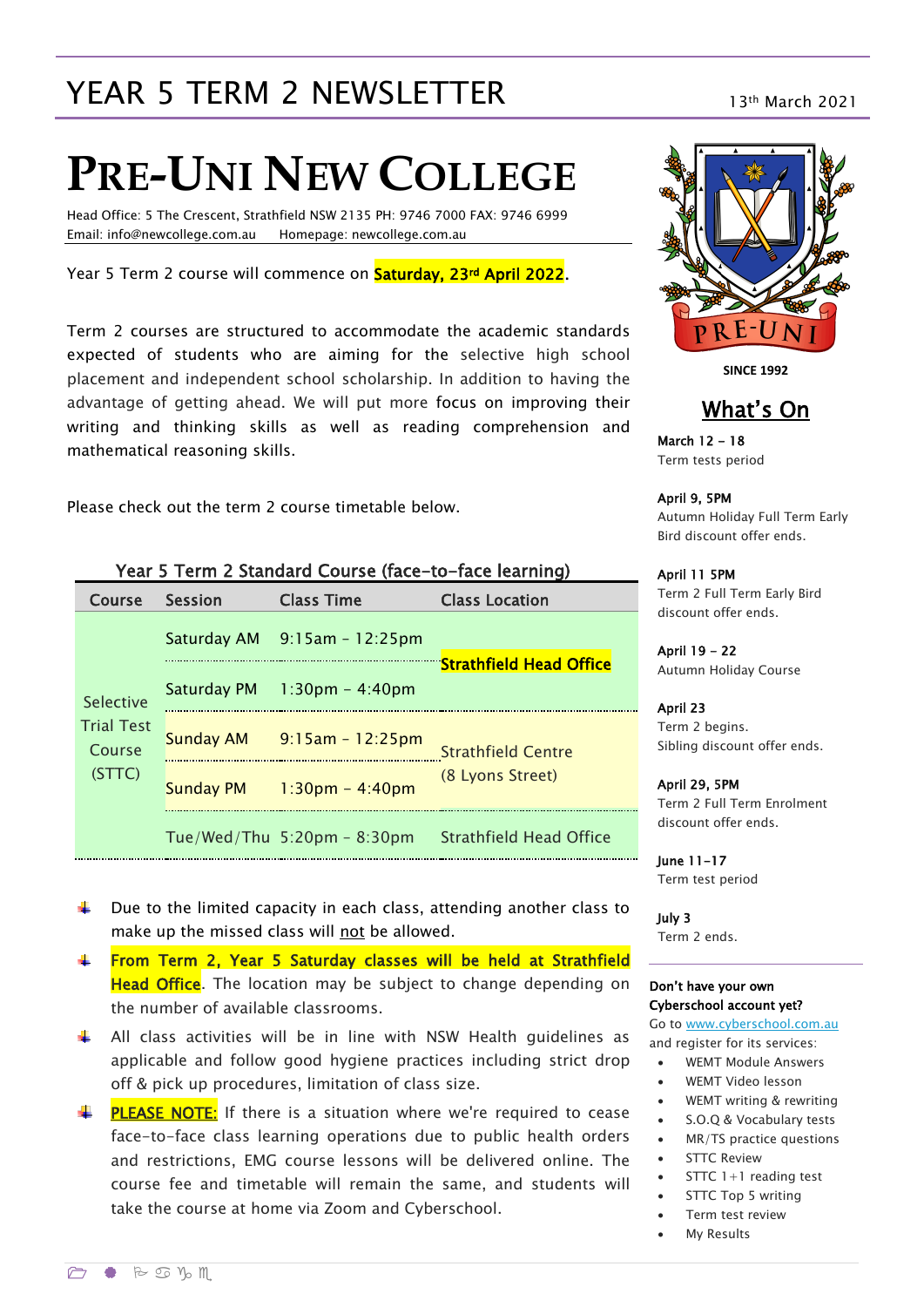# YEAR 5 TERM 2 NEWSLETTER 13th March 2021

# Selective Trial Test Course (STTC)

Year 5 Selective Trial Test Course (STTC) is a comprehensive program designed to prepare them for the 2023 Selective High School Placement Test. The course consists of different types of questions and reflects the format, timing and conditions of the actual exam.



Students will attempt the 'computer-based' trial tests each week and review the questions with teachers/tutors, putting more focus on difficult questions. They are expected to memorise the vocabulary list provided fortnightly for the next vocabulary test. Students' test results will be available on Cyberschool right after each session. English teachers will mark students' writing test submissions and the reports will be available on Cyberschool.

For more information, please read the 2022-2023 STTC newsletter.

| <b>STTC Session</b>   | <b>Class Time</b>                 | <b>Class Location</b>                                 |
|-----------------------|-----------------------------------|-------------------------------------------------------|
| Saturday STTC MC      | $9:15am - 12:25pm$                | <b>Strathfield Head Office</b>                        |
| Saturday STTC AC      | $1:30 \text{pm} - 4:40 \text{pm}$ | <b>Strathfield Head Office</b>                        |
| <b>Sunday STTC MC</b> | $9:15am - 12:25pm$                | Strathfield Centre (Level 1, 8 Lyons St. Strathfield) |
| Sunday STTC AC        | $1:30$ pm - 4:40pm                | Strathfield Centre (Level 1, 8 Lyons St. Strathfield) |
| Tuesday STTC          | $5:20 \text{pm} - 8:30 \text{pm}$ | Strathfield Head Office                               |
| Wednesday STTC        | $5:20 \text{pm} - 8:30 \text{pm}$ | Strathfield Head Office                               |
| Thursday STTC         | $5:20 \text{pm} - 8:30 \text{pm}$ | Strathfield Head Office                               |

#### Year 5 Term 2 Selective Trial Test Course (STTC) – Class Timetable

#### Year 5 Term 2 Selective Trial Test Course (STTC) - Fee Schedule

| <b>STTC Session</b> | <b>Starting</b><br><b>Date</b> | Finishing<br>Date | <b>Tuition Fee</b><br>per week | No. of<br>weeks | <b>Course Fee</b><br><b>Total</b> | Special D/C<br>price* |
|---------------------|--------------------------------|-------------------|--------------------------------|-----------------|-----------------------------------|-----------------------|
| Saturday            | 23-April                       | $02$ -July        | \$65                           | 11              | \$715                             | \$605                 |
| Sunday              | 24-April                       | $03$ -July        | \$65                           | 11              | \$715                             | \$605                 |
| Tuesday             | 26-April                       | 4-July*           | \$65                           | 11              | \$715                             | \$605                 |
| Wednesday           | 27-April                       | 4-July*           | \$65                           | 11              | \$715                             | \$605                 |
| Thursday            | 28-April                       | 4-July*           | \$65                           | 11              | \$715                             | \$605                 |

• Special D/C price\* is available only to the students who enrol in both Term 2 STTC and Term 2 full term Year 5 WEMT course together. This price is for the STTC fee only and does not include the WEMT course fee. A separate full-term payment for Term 2 WEMT course must be made.

• Additional 1.02% surcharge applies to all credit card payments. We only accept VISA and Master Card.

 $4$ -July\* - Due to winter holiday intensive course, the last Tue/Wed/Thursday STTC classes will be held on Monday 4th July for Test 12.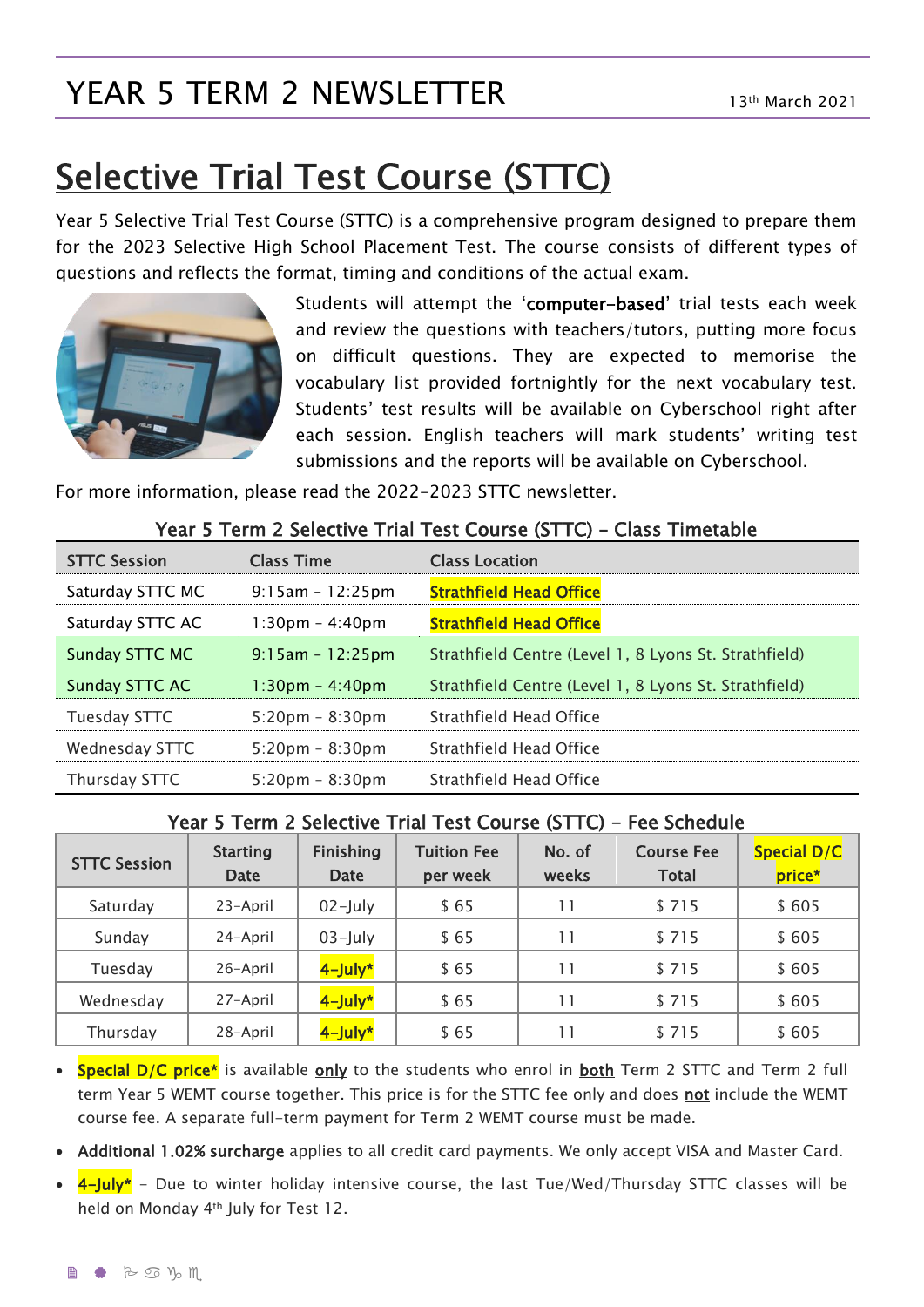# Guide to Cyberschool Services

Cyberschool is a special e-learning website hosted by Pre-Uni New College. It provides the extensive educational services to help students revise their entire work during the course period. Please utilise all available services it provides and maximise the learning outcome. Services vary depending on the course and each service is open for the specific period.

#### STTC Review

STTC review menu allows students to review up to ten (10) questions they got wrong in the recent STTC mathematical reasoning and thinking skills tests. They can try them again at their own pace and analyse their mistakes. You can find the STTC Review page under *'Test Review'* menu at the navigation bar.

#### STTC Top 5 Writings

Top 5 writings menu enables students to view the recent top-level 5 students' scrips with marker's comments. They can read and compare them with their own writing and learn how they can increase writing test scores in their next test. You can find the STTC Top 5 Writing menu under 'Test Review' at the navigation bar.

### STTC 1+1 Reading Test

After completion of STTC reading trial test for the week, students can attempt additional reading test in the following week (MR/TS test week). The test contains 30 questions to be completed in 40 minutes. Go to  $^{6}My$  Test' > 'Online Test' > 'STTC' and find the Reading 1+1 test page. After the test, you can check the test result at the 'My Result' menu.

#### STTC Writing Test Review Video

After completion of writing test for the week, its review video will be posted on the Cyberschool 'Video Lesson' page in the following week (MR/TS test week). This lesson video will explain how to pinpoint the writing instructions, plan your writing, keep it structured and get the highest mark. Click 'Video Lesson' to watch the lesson video.

### STTC Writing Retest

When your STTC writing test score for the week is not satisfied, you can attempt it again in the following week, with the same writing task. Type and submit your writing in 20 minutes in the test window. We will then assess your writing again and provide a feedback. To submit your writing, Go to  $'My Test' > 'Online Test' > 'STTC'$  and find 'Writing Re-test page.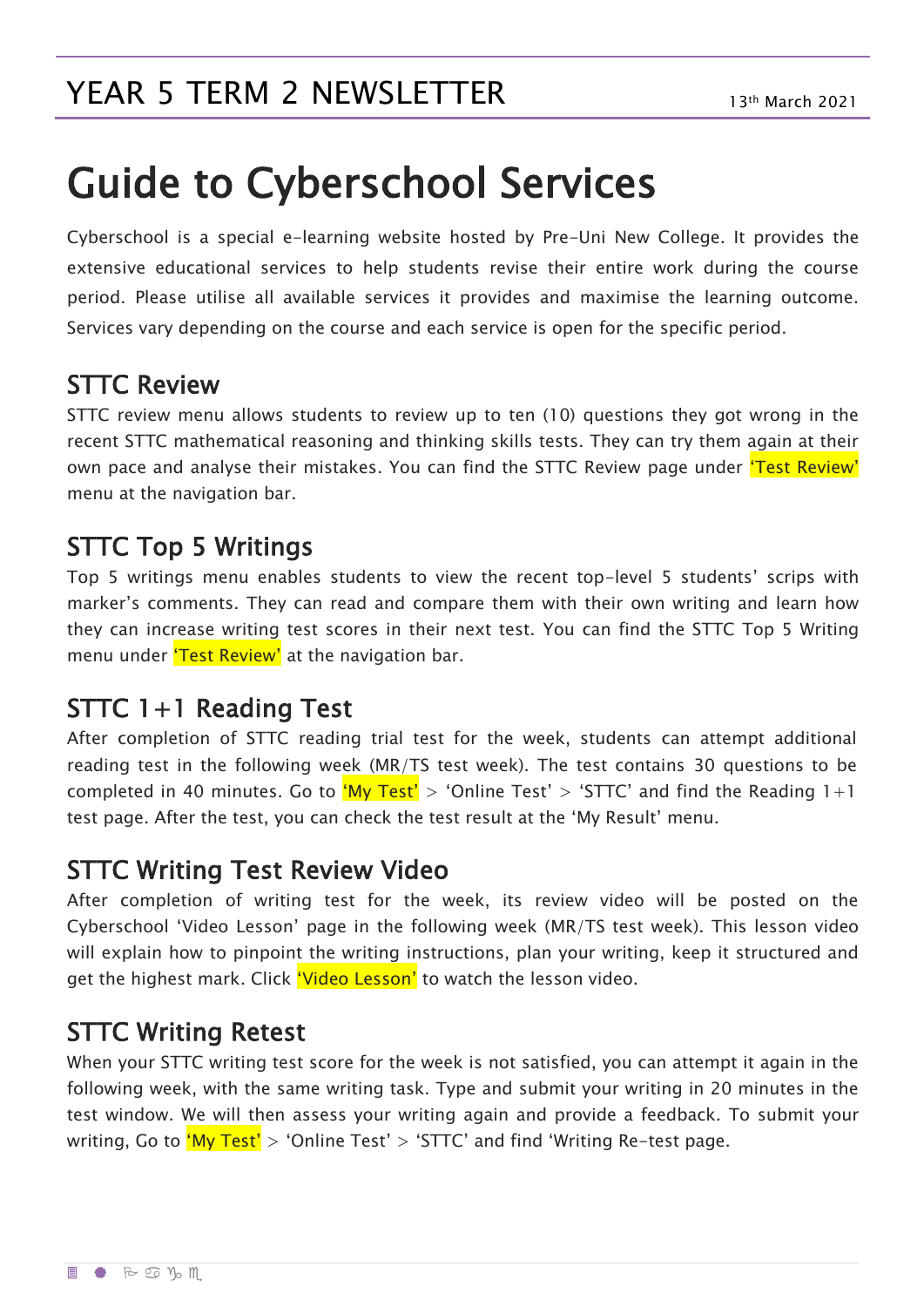# YEAR 5 TERM 2 NEWSLETTER 13th March 2021

#### STTC Vocabulary List

Building a strong vocabulary is critical as it leads to higher scores in the selective school reading and writing tests. The **vocabulary list** will be uploaded on the first day (Saturday) of mathematical reasoning and thinking skills tests week and downloadable for the next two (2) weeks. Students must download it as soon as it's uploaded on Saturday and study it. To download the list, go to 'Material'. Practice test for the vocabulary list can be found at 'My Test' > 'Online Test'.

#### STTC Poem Annotation Guide Video & Worksheet

New series of guide videos and worksheets will be available for STTC students. Each video will help you to understand how to annotate the poem appeared in the recent STTC test. The video and its worksheet will be available after the reading test (during the mathematical reasoning and thinking skills tests week: Saturday - Friday). Go to 'Material' to download the worksheet, and click 'Video Lesson' to watch the guide video.

#### My Result

All your test results and positions are available to check from the My result page under 'My Page' menu during the course period. Click on your scores to access the detailed test reports.

### G.A Practice for Scholarship Test

The 'GA Practice for Scholarship Test' menu is designed for students who want to build a solid foundation for general ability skills, especially for the preparation of the AAS, ACER or Edutest private school scholarship tests. You can access it from 'My Test' menu at the navigation bar. The course covers both verbal and non-verbal reasoning skill and each section is categorised into a comprehensive number of question types. By taking this course, students can study of almost all possible question types and complete a variety of practical, challenging and mindstimulating questions. Students currently taking our regular term course in NSW can take this course for free until the next term begins.

### Reading 310 Test

The 'Reading 310' menu is designed for Years 3 to 6 students to help them enhance their reading comprehension skills for the preparation of selection tests like OC, selective school placement and private school scholarship tests. You can access it from 'My Test' menu at the navigation bar. Each test contains a comprehensive number of reading questions covering inference skills for reading with short passage, true/false, gapped texts etc. Students can log in to Cyberschool and attempt up to 10 tests during the term. By completing this course, students will be able to complete a thorough study of important question types and complete a variety of challenging reading skill questions.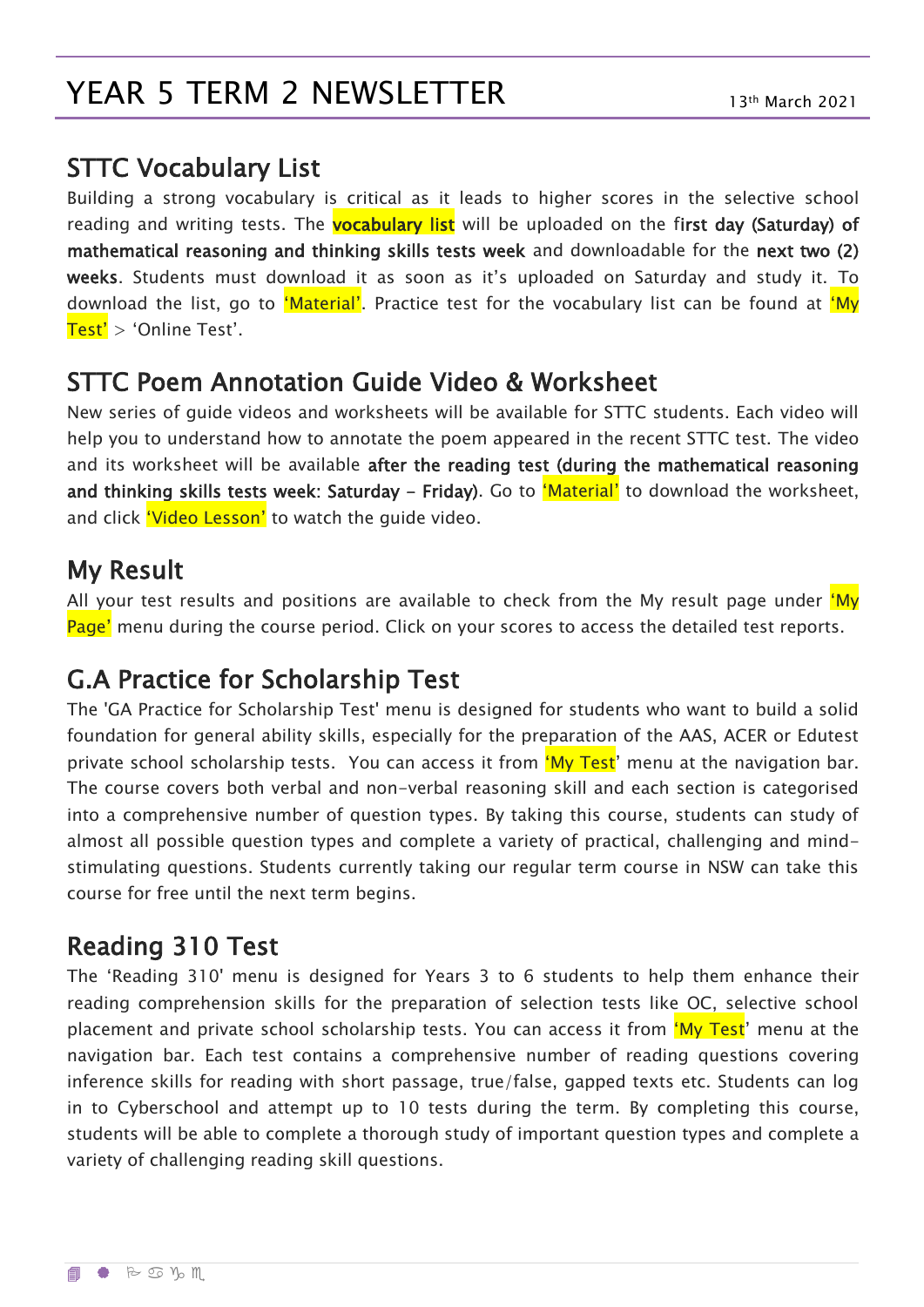

# 2022-2023 Selective Trial Test Course (STTC) Information

### PRE-UNI NEW COLLEGE

19TH MARCH 2022

Head Office: 5 The Crescent Strathfield NSW 2135 / PH 02 9746 7000 Website: newcollege.com.au / Email: primary@newcollege.com.au

# WELCOME TO SELECTIVE TRIAL TEST COURSE (STTC) (Term 2 commencement date: 23rd April 2022)

The Selective Trial Test Course (STTC) is a comprehensive program designed for Year 5 students to prepare them for the Selective High School Placement Test. The course has been commenced from term 1 and will continue until the actual exam in March next year.



- $\div$  The 2022-2023 STTC framework has been updated to accommodate the new test structure, question style and computer-based test (CBT) format.
- $\frac{1}{2}$  Students will attempt the computer-based trial tests in class using our CBT device.

Pre-Uni New College's STTC has shown to be a significant factor in ensuring success in the Selective High School Placement Test. The course allows students to practise exam style questions under exam conditions. It will help students to manage their testing time efficiently, minimise errors, overcome exam nerves and perform at their optimum level in their actual exam. This excellent course brings us the outstanding success rate every year. Together with the STTC, we will help our students to reach their full potential and build their confidence to succeed in the actual exam.

# WHAT ARE THE BENEFITS OF **STTC?**

- $\ddot{\phantom{1}}$  The STTC can help to increase accuracy and the speed of answering questions.
- $\ddot{\phantom{1}}$  The STTC can help you to familiarise yourself with new style of exam questions and computer-based test conditions
- $\ddot{\bullet}$  By practising exam style questions every week, competence steadily improve.
- $\ddot{\phantom{1}}$  Weekly reports give feedback to parents about the areas their child should focus on.
- $\ddot{\phantom{1}}$  Student performance and progress are assessed accurately on a weekly basis.
- $\uparrow$  Parents can get an idea of which score level their child will achieve in the actual exam and which selective schools are suitable to choose in their application.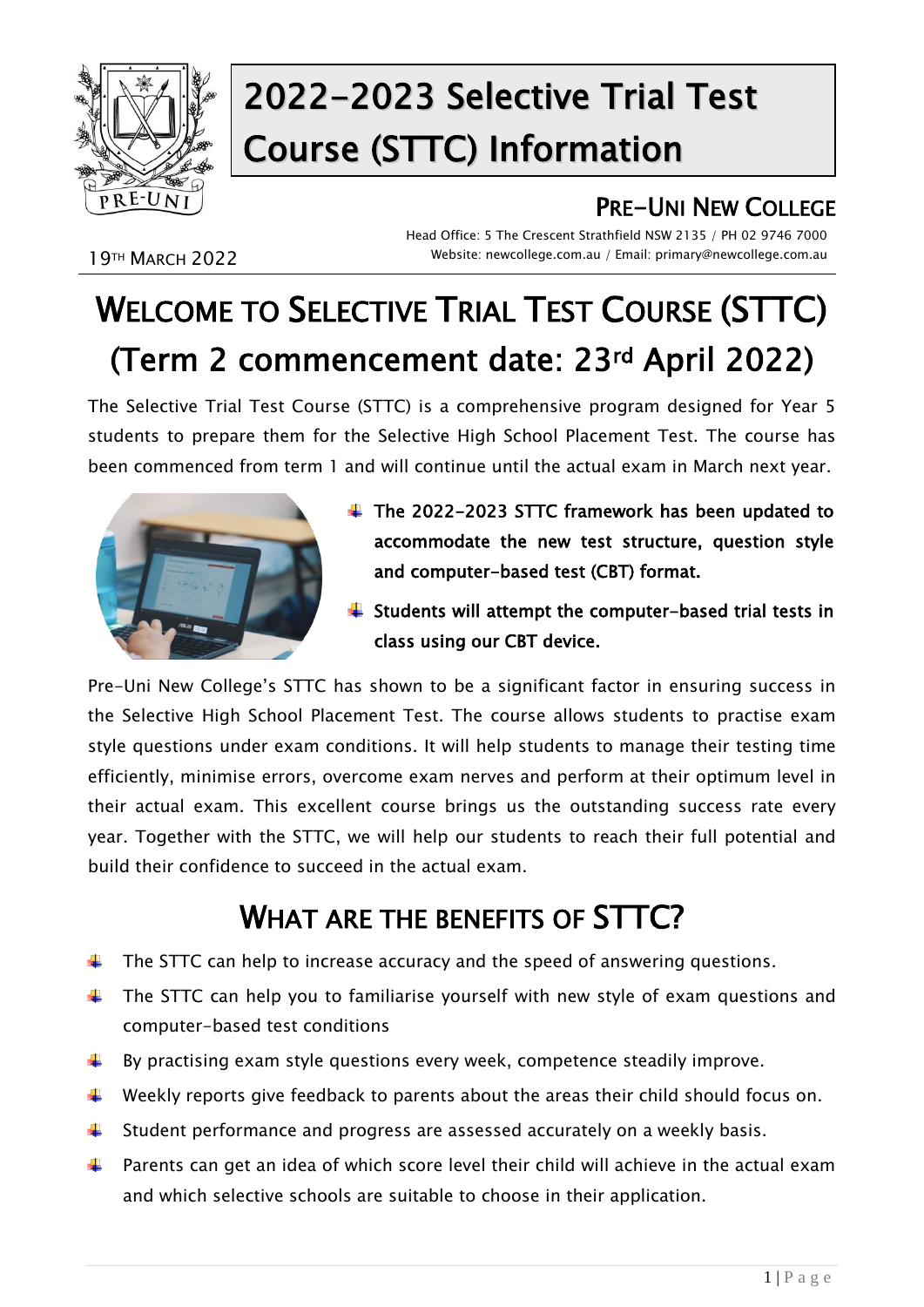

OC, Selective & HSC Coaching Specialists 5 The Crescent Strathfield NSW 2135 / PH 9746 7000 / Web: newcollege.com.au / Email: primary@newcollege.com.au

# HOW THE SELECTIVE TRIAL TESTS ARE ORGANISED

The Selective Trial Test Course (STTC) consists of different types of questions and reflects the format, timing and conditions of the actual exam. Students will attempt the 'computer-based' trial tests each week and review the questions with teachers/tutors, putting more focus on difficult questions. Students are required to access and memorise the vocabulary list on Cyberschool every two (2) weeks (during the mathematical reasoning and thinking skills test week) for the next vocabulary test. The test reports are available on Cyberschool right after each session. English teachers will mark students' writing test submissions and the reports will be available on Cyberschool.

#### Selective Trial Test Course Timetable (Strathfield Head Office)

| Saturday AM | $9:15$ am - 12:25 pm or | Saturday PM | $1:30 \text{pm} - 4:40 \text{pm}$ |
|-------------|-------------------------|-------------|-----------------------------------|
| Sunday AM   | $9:15$ am - 12:25 pm or | Sunday PM   | $1:30 \text{pm} - 4:40 \text{pm}$ |
| Tue/Wed/Thu | 5:20 pm $-$ 8:30 pm     |             |                                   |

#### Selective Trial Test Course fee and payment regulations

STTC fee is \$65 per lesson (GST inclusive). Students must enrol in full term STTC before the course starting date. Students who enrol after the term starting date must pay the fee for the remaining number of tests of the term.

#### Make Up Class Policy

If students are unable to attend their regular STTC class, they must make a booking for the makeup test to be held at the Strathfield Head Office within ONE week from the affected session. Test review will NOT be provided for any makeup tests.

| 2022-2023 Selective Trial Test Course Fee Table<br>for the Full-Term Enrolment ONLY | <b>STTC Fee</b>                                                   |                        |    |                  |                      |
|-------------------------------------------------------------------------------------|-------------------------------------------------------------------|------------------------|----|------------------|----------------------|
| <b>Trial Test Course</b>                                                            | No. of<br><b>Finishing Date</b><br><b>Starting Date</b><br>lesson |                        |    | <b>STTC Only</b> | Special D/C<br>price |
| 2022 Term 2 STTC                                                                    | $23 - Apr - 22$                                                   | 04-July-22*            | 11 | \$715            | \$605                |
| 2022 Term 3 STTC                                                                    | $16$ -July-22                                                     | $26 - Sep - 22*$       | 11 | \$715            | \$605                |
| Spring Holiday STTC                                                                 | $04 - Oct - 22$                                                   | $07 - Oct - 22$        | 8  | \$520            | N/A                  |
| 2022 Term 4 STTC                                                                    | $08 - Oct - 22$                                                   | $22 - Dec-22$          | 11 | \$715            | \$605                |
| Summer Holiday STTC                                                                 | $16 - Jan - 23$                                                   | $20 - Jan - 23$        | 10 | \$650            | N/A                  |
| 2023 Term 1 STTC                                                                    | $21 - Jan - 23$                                                   | $02 - \text{Mar} - 23$ | 6  | \$390            | \$330                |

- **PLEASE BE AWARE** that 'Special D/C price' is only appliable to the student who enrolled in both STTC and WEMT courses together for the same term, and it does not include the WEMT course fee. A separate full-term payment must be made for each WEMT course.
- **Weekday (Tue Thu) STTC students will attend the makeup class on Monday\*\*** for the last STTC session of Term 2 (Test 12 on 4<sup>th</sup> July) & Term 3 (Test 17 on 26<sup>th</sup> Sep) due to holiday courses.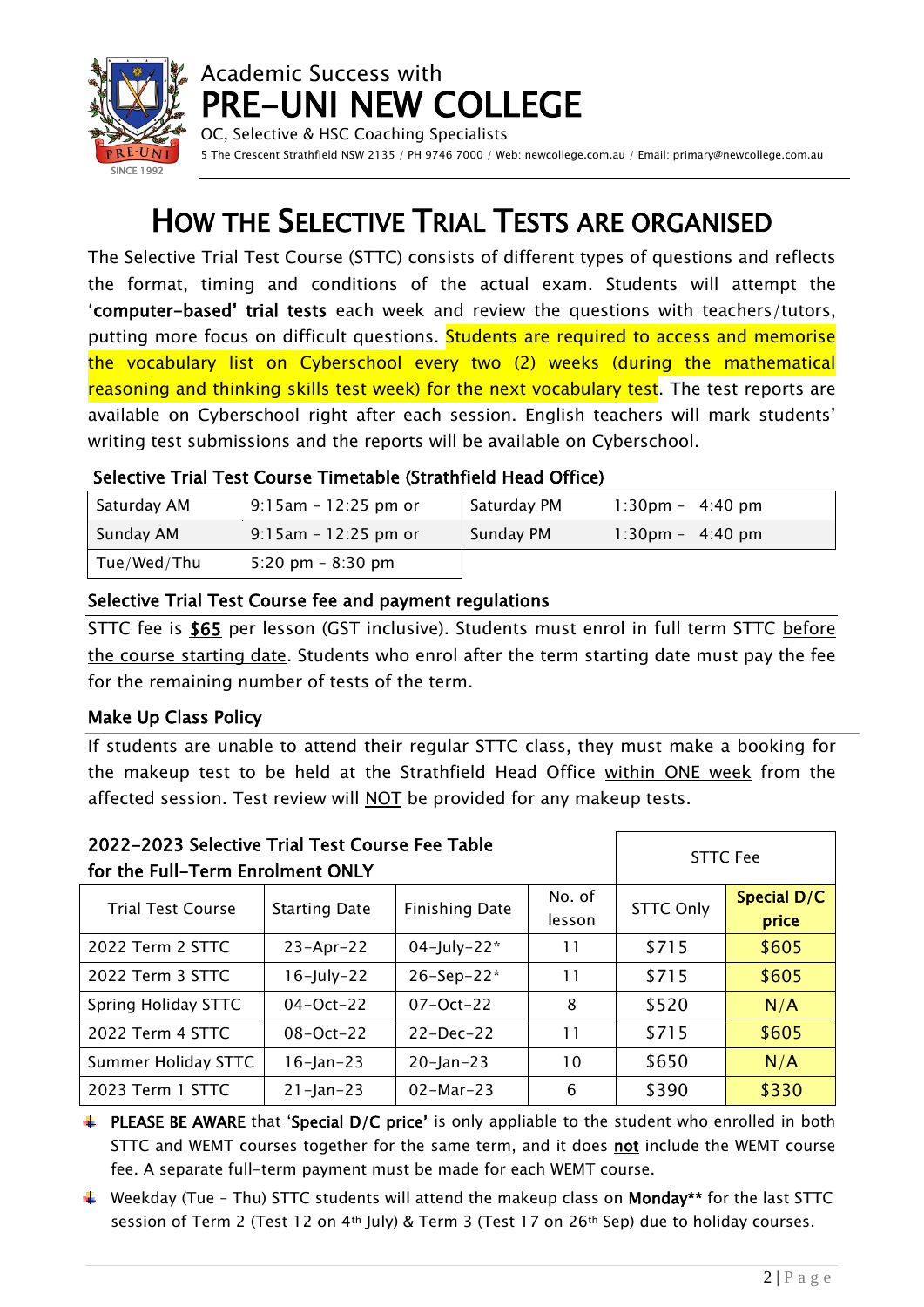

OC, Selective & HSC Coaching Specialists 5 The Crescent Strathfield NSW 2135 / PH 9746 7000 / Web: newcollege.com.au / Email: primary@newcollege.com.au



# WHEN YOU ENROL IN THE ENTIRE STTC TOGETHER WITH **WEMT** COURSE!

 $\ddot{+}$  Enrol in the entire STTC together with full term WEMT course from 2022 Term 2 until the end of 2023 Term 1 consecutively and get the Full Package Offer 2 price (\$3,150) for the entire STTC fee!

 $\div$  You will also receive FREE registration offer

for the ASAT and the Final Trial Test.

Conditions apply – see below.

**SAVE \$790**



- $\checkmark$  for entire 57 sessions of STTC fee and,
- $\checkmark$  FREE registration for the 2022 and 2023 ASAT and,
- $\checkmark$  FREE registration for the 2023 Final Trial Test!

#### Full Package Offer 2 - Conditions

- 1. Offer is valid for students who enrol in the entire STTC (total of 57 sessions) and full term WEMT course together from 2022 Term 2 until the end of 2023 Term 1 consecutively.
- 2. WEMT course fee is not included in this package price. A separate full-term payment must be made for each regular term WEMT course.
- 3. Payment for the Term 2 STTC (\$605) must be made in full by Friday, 22<sup>nd</sup> April 2022. The remaining balance amount (\$2,545) must be made in full by Saturday, 11<sup>th</sup> June 2022.
- 4. If students discontinue WEMT course during the STTC period, this discount offer will be forfeited and normal fee (\$65 per session) will apply to the fee.
- 5. The free registration offers for the ASAT and the 2023 final trial test are not redeemable for cash or credit. NO alternative test arrangement or credit application can be made for missing any of these tests.
- 6. Parents must read and sign the consent form that warns about the consequences of not following the Full Package offer 2 conditions.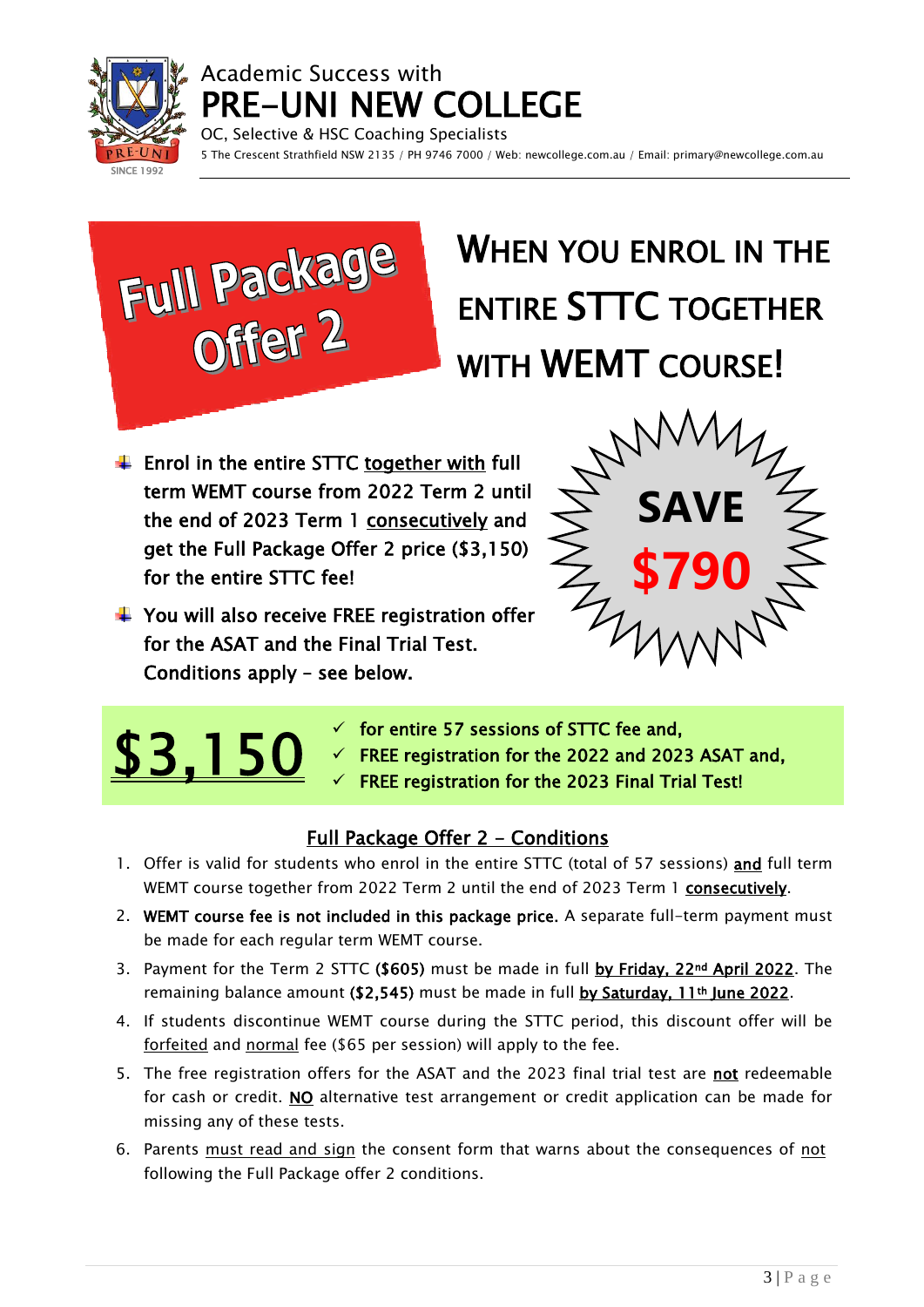### 2022-2023 STTC Calendar (Strathfield Head Office)

| Term   | Week           | <b>Test No.</b> | Test dates (Sat - Thu)       | <b>Term</b> | Week                | <b>Test No.</b> | Test dates (Sat - Thu)           |
|--------|----------------|-----------------|------------------------------|-------------|---------------------|-----------------|----------------------------------|
| 2022   | 1              | Test 7          | Apr 23, 24, 26, 27, 28       | 2022        | -1                  | Test 22         | Oct 8, 9, 11, 12, 13             |
| Term 2 | $\overline{2}$ | Test 7          | Apr 30, May 1, 3, 4, 5       | Term 4      | $\overline{2}$      | Test 22         | Oct 15, 16, 18, 19, 20           |
|        | 3              | Test 8          | May 7, 8, 10, 11, 12         |             | $\overline{3}$      | Test 23         | Oct 22, 23, 25, 26, 27           |
|        | $\overline{4}$ | Test 8          | May 14, 15, 17, 18, 19       |             | $\overline{4}$      | Test 23         | Oct 29, 30, Nov 1, 2, 3          |
|        | 5              | Test 9          | May 21, 22, 24, 25, 26       |             | 5 <sup>1</sup>      | Test 24         | Nov 5, 6, 8, 9, 10               |
|        | $6\phantom{1}$ | Test 9          | May 28, 29, 31, June 1, 2    |             | 6                   | Test 24         | Nov 12, 13, 15, 16, 17           |
|        | $\overline{7}$ | Test 10         | June 4, 5, 7, 8, 9           |             | $\overline{7}$      | Test 25         | Nov 19, 20, 22, 23, 24           |
|        | 8              | Test 10         | June 11, 12, 14, 15, 16      |             | $\bf 8$             | Test 25         | Nov 26, 27, 29, 30, Dec 1        |
|        | $\overline{9}$ | Test 11         | June 18, 19, 21, 22, 23      |             | $\overline{9}$      | Test 26         | Dec 3, 4, 6, 7, 8                |
|        | 10             | Test 11         | June 25, 26, 28, 29, 30      |             | 10                  | Test 26         | Dec 10, 11, 13, 14, 15           |
|        | 11             | Test 12         | July 2, 3, 4**               |             | 11                  | Test 27         | Dec 17, 18, 20, 21, 22           |
| 2022   | $\mathbf{1}$   | Test 12         | July 16, 17, 19, 20, 21      | 2023        | Day 1               | 27, 28          | January 16 (Mon)                 |
| Term 3 | $\overline{2}$ | Test 13         | July 23, 24, 26, 27, 28      | Summer      | Day 2               | 28, 29          | January 17 (Tue)                 |
|        | $\overline{3}$ | Test 13         | July 30, 31, Aug 2, 3, 4     |             | Day 3               | 29, 30          | January 18 (Wed)                 |
|        | $\overline{4}$ | Test 14         | Aug 6, 7, 9, 10, 11          |             | Day 4               | 30, 31          | January 19 (Thu)                 |
|        | 5              | Test 14         | Aug 13, 14, 16, 17, 18       |             | Day 5               | 31, 32          | January 20 (Fri)                 |
|        | $6\phantom{1}$ | Test 15         | Aug 20, 21, 23, 24, 25       | 2023        | $\mathbf{1}$        | Test 32         | Jan 21, 22, 24, 25 <sup>**</sup> |
|        | $\overline{7}$ | Test 15         | Aug 27, 28, 30, 31, Sep 1    | Term 1      | 2                   | Test 33         | Jan 28, 29, 31, Feb 1, 2         |
|        | 8              | Test 16         | Sep 3, 4, 6, 7, 8            |             | $\overline{3}$      | Test 33         | Feb 4, 5, 7, 8, 9                |
|        | 9              | Test 16         | Sep 10, 11, 13, 14, 15       |             | $\overline{4}$      | Test 34         | Feb 11, 12, 14, 15, 16           |
|        | 10             | Test 17         | Sep 17, 18, 20, 21, 22       |             | 5 <sub>1</sub>      | Test 34         | Feb 18, 19, 21, 22, 23           |
|        | 11             | Test 17         | Sep 24, 25, 26 <sup>**</sup> |             | 6                   | Test 35         | Feb 25, 26, 28, Mar 1, 2         |
| 2022   | Day 1          | Test 18         | October 4 (Tue)              |             |                     |                 |                                  |
| Spring | Day 2          | Test 19         | October 5 (Wed)              |             | normal term STTC    |                 | M.R & T.S tests week             |
|        | Day 3          | Test 20         | October 6 (Thu)              |             | normal term STTC    |                 | Reading, Writing & Vocab         |
|        | Day 4          | Test 21         | October 7 (Fri)              |             | <b>Holiday STTC</b> |                 | All tests in a day               |

↓ Weekday (Tue - Thu) STTC class students will attend the makeup class on **Monday\*\*** for the last STTC session of Term 2 (Test 12 on 4th July) & Term 3 (Test 17 on 26th Sep) due to holiday courses.

NO class on Anzac Day (26th January 2023) – Thursday STTC students are advised to attend the makeup class during the MR/TS Test 32 period.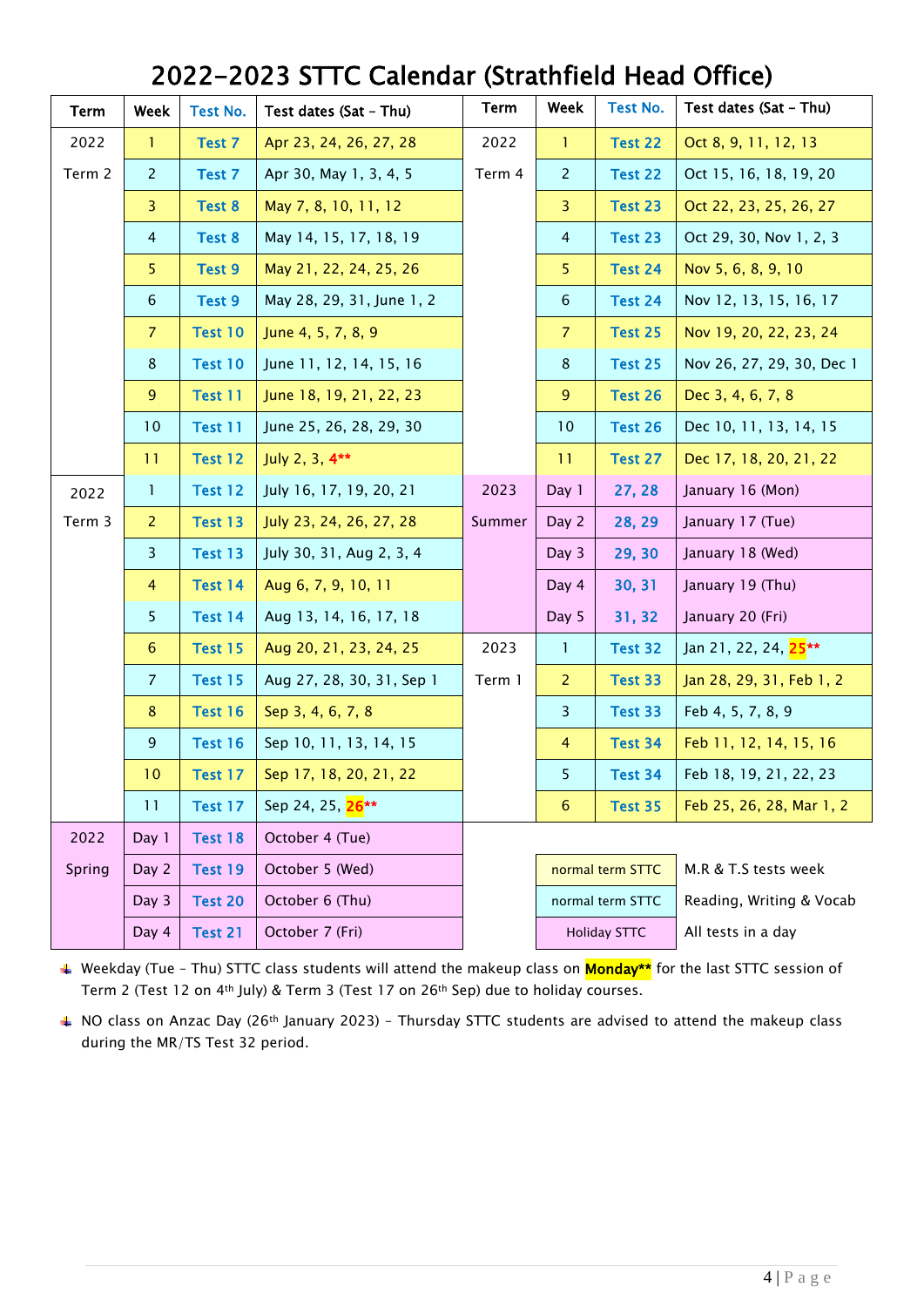

OC, Selective & HSC Coaching Specialists

5 The Crescent Strathfield NSW 2135 / PH 9746 7000 / Web: newcollege.com.au / Email: primary@newcollege.com.au

### 2022-2023 SELECTIVE TRIAL TEST COURSE ENROLMENT FORM

Please print all details and circle where appropriate.

|                              | <b>STUDENT DETAILS</b>                                              |
|------------------------------|---------------------------------------------------------------------|
| Your student ID number:      | *If you are a new student, leave it blank                           |
| Given Name:<br>Family name:  |                                                                     |
| Date of Birth:               | $\frac{1}{2}$ $\frac{1}{2}$<br>(dd/mm/yyy)<br>Gender: Female / Male |
| School Year:                 | Present School Name:                                                |
| Parents' Country of Origin : | (Optional)                                                          |
|                              | <b>CONTACT DETAILS</b>                                              |
| <b>Residential Address:</b>  | Street                                                              |

|                    | Suburb |                                           |  |  |  |  |  |  |  |  |  |  |  |  | Postcode |  |  |
|--------------------|--------|-------------------------------------------|--|--|--|--|--|--|--|--|--|--|--|--|----------|--|--|
| ( )<br>Home phone: |        | 2 <sup>nd</sup> Contact Number (Mobile) : |  |  |  |  |  |  |  |  |  |  |  |  |          |  |  |
| Email Address:     |        |                                           |  |  |  |  |  |  |  |  |  |  |  |  |          |  |  |

#### CONDITIONS OF ENROLMENT

Name of Parent

All test questions (softy and hard copies) and test devices are always and remain the property of Pre-Uni New College. Students and parents/caregivers are not allowed to take notes from the test paper or testing device screen, photocopy or remove it from the class. Students and parents/caregivers cannot request to view any test questions. Pre-Uni New College does not return test answer sheets to students and parents/caregivers, nor does it release copies of the test questions. If students are unable to attend their regular STTC class, they must make a prior booking for the makeup test to be held at the head office no later than one (1) week after the missing class date. Test review will NOT be provided for any makeup tests. Pre-Uni New College may suspend or terminate enrolment at its discretion, for failure to comply with these conditions.

DECLARATION: I have read the above conditions of enrolment and understand that my signature on this enrolment form constitutes an acceptance of the enrolment conditions.

| ו אוווס טו רמוכוונ |      |  |  |
|--------------------|------|--|--|
| Parent Signature   | Date |  |  |
|                    |      |  |  |